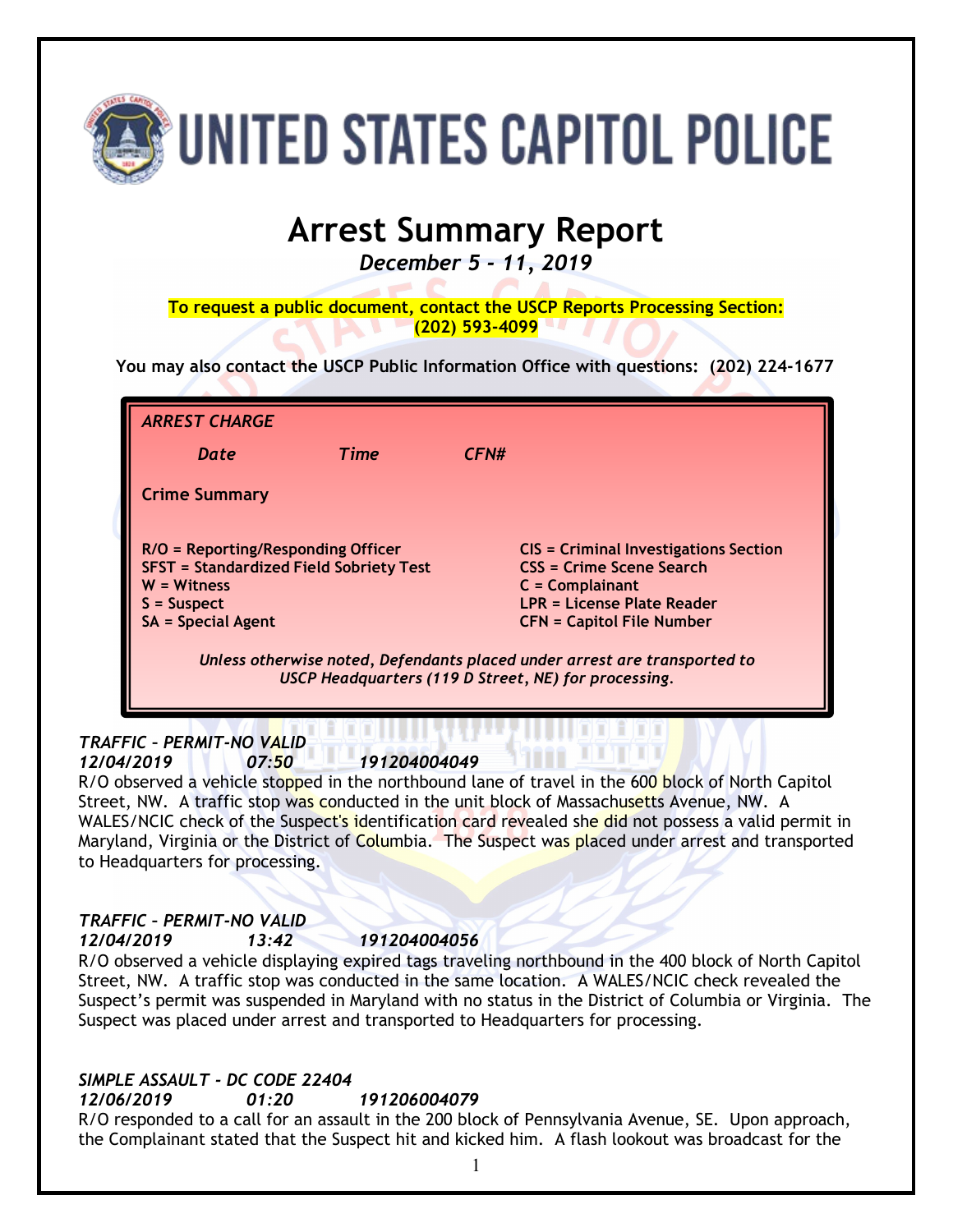Suspect, who was located on the corner of the 200 block of Pennsylvania Avenue, SE. R/O-2 responded with the Suspect for a show-up, and the Suspect was positively identified by the Complainant. The Suspect was placed under arrest and transported to Headquarters for processing.

#### *TRAFFIC – PERMIT-NO VALID 12/06/2019 16:51 191206009081 ADDITIONAL CHARGE: COUNTERFEIT TAGS*

R/O observed a vehicle in the unit block of H Street, NW, displaying a Virginia registration that appeared to be counterfeit. A WALES/NCIC check revealed the registration was not on file through Virginia. R/O conducted a traffic stop in the 800 block of North Capitol Street, NW. A WALES/NCIC check revealed the Suspect's permit was suspended in Georgia with no status in the District of Columbia, Maryland, or Virginia. The Suspect was placed under arrest and transported to Headquarters for processing.

# *TRAFFIC – DUI ALCOHOL OR DRUGS*

#### *12/06/2019 20:29 191206009083 ADDITIONAL CHARGES: UNLAWFUL POSSESSION OF LIQUID PCP*

R/O responded to the 200 block of Independence Avenue, SW, for the report of a vehicle on the median. R/O-2 observed a vehicle traveling westbound in the 200 block of Independence Avenue, SW, make an illegal U-turn in the intersection at Washington Avenue, SW, and drive over the curb and onto the median. Upon approach, R/O responded to the vehicle and removed the first Suspect. R/O observed the second Suspect in the vehicle drop a burnt cigarette, which appeared to be dipped in a yellow-brown liquid. Both Suspects exhibited numerous signs of impairment, and R/O observed a glass vial containing a yellow-brown liquid consistent with that of liquid PCP. CSS responded to process the scene. The Suspects were placed under arrest and transported to Headquarters for processing. While in processing, SFSTs were conducted with the first Suspect and, due to numerous signs of impairment, the first Suspect also was charged with Driving Under the Influence.

#### *TRAFFIC – DUI ALCOHOL OR DRUGS 12/08/2019 02:57 191208009088*

R/O observed a vehicle commit various traffic violations in the 100 block of D Street, NE. A traffic stop was conducted in the 400 block of First Street, NE. While talking with the Suspect, R/O detected an odor of an alcoholic beverage emitting from the vehicle. SFSTs were conducted and, due to numerous signs of impairment, the Suspect was placed under arrest and transported to Headquarters for processing.

# *TRAFFIC – DUI ALCOHOL OR DRUGS 12/08/2019 02:55 191208009089*

# *ADDITIONAL CHARGE: POSSESSSION OF AN OPEN CONTAINER OF ALCOHOL*

R/O observed a vehicle traveling on Pennsylvania Avenue at a high rate of speed toward his marked cruiser at Second Street and Independence Avenue, SE. The vehicle swerved to avoid hitting the cruiser and drove onto the sidewalk before attempting to flee the scene. A traffic stop was conducted in the same location. While talking to the Suspect, R/O detected an odor of an alcoholic beverage emitting from the vehicle. SFSTs were conducted and, due to numerous signs of impairment, the Suspect was placed under arrest and transported to Headquarters for processing.